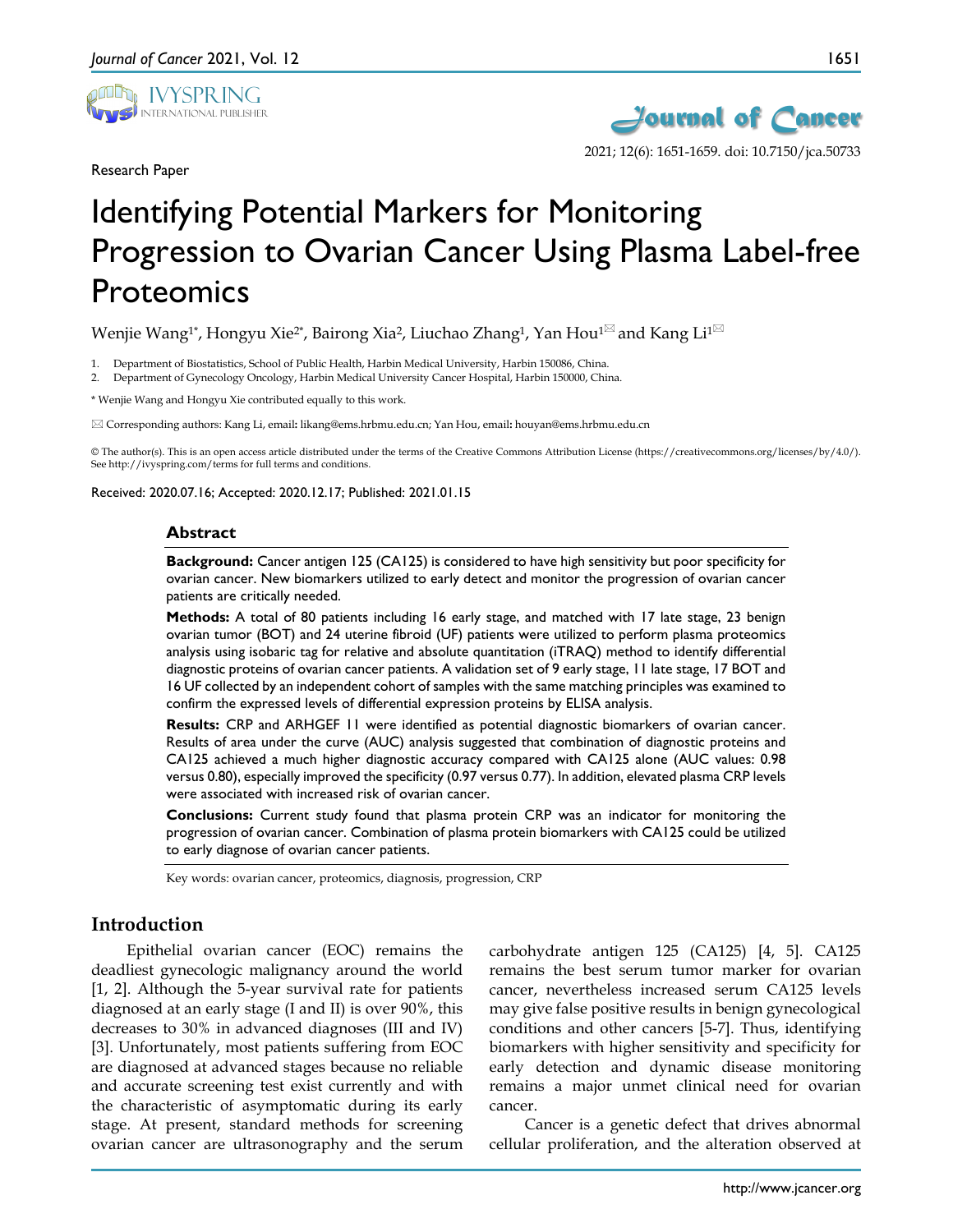the genome levels are manifested at the protein level, because the proteins drive the abnormal phenotype [8, 9]. Proteomics is a powerful tool that monitors and detects the changes in protein expression in cells. Some studies demonstrated that dysregulated protein expressed was associated with cancers. Pappa et al. identified differentially expressed proteins between the normal and cervical cancer lines using 2-dimensional electrophoresis, and the differentially expressed proteins were further validated by MALDI-TOF and western blot analysis, 113 proteins were found to dysregulated in cancer lines at last compared with normal control [10]. Matthew et al. conducted a prospective study to identify 90 differentially expression proteins between ovarian cancer and controls based isobaric tag for relative and absolute quantitation (iTRAQ) method, followed by ELISA analysis, and finally only protein Z was recognized as a novel biomarker for early detection for ovarian cancer. However, this study just used healthy population as a control sample and has not included samples from patients with benign tumors, which limited the clinical utility [11]. Currently, 2-dimensional electrophoresis [12], 2-dimensional difference gel electrophoresis [13], stable isotope labeling with amino acids in cell culture [14], and iTRAQ [15] are the techniques that widely used in identifying cancer protein biomarkers. However, 2-dimensional electrophoresis as a fundamental technique in the protein detection has several disadvantages, such as low sensitivity, poor reproducibility, and insufficient linear range of visualization [16]. Several studied have indicated that the iTRAQ technique is a highly sensitive, quantitative, and reproducible method for detection of differentially expressed proteins, which has been widely used in cancer research [17]. The application of proteomics technologies to identify novel biomarker would push the boundaries of diagnosis and monitoring the progression of disease.

In this study, we used the iTRAQ approach to examine plasma differential protein expression for diagnosing of ovarian cancer. These differentially expressed proteins were further validated by ELISA detection and identified novel protein biomarkers in monitoring the progression of ovarian cancers. In addition, we further evaluated the specificity, sensitivity and the prediction accuracy of novel proteins alone and together with CA125 for detecting EOC to promote the clinical utility and monitoring progression.

# **Methods**

## **Study population**

This study was approved by the Ethics Committee of the Tumor Hospital of Harbin Medical University, and all patients signed informed consents before the study began. Participants who were suffering from metabolic diseases, liver diseases, kidney diseases, or any other cancers were excluded. Patients who were diagnosed with early stage (stage I-II), matched with late stage (stage III-IV), benign ovarian tumor (BOT) and uterine fibroid (UF) and received surgery between August, 2009 and April, 2013, which were matched on age  $(\pm 5 \text{ years})$ , menopausal status and admission date (± 6 months) by 1: 1: 2: 2.

In the validation phase, we used a separate, independent cohort of samples collected through the Department of Gynecology of Harbin Medical University Tumor Hospital (Harbin, China) between May, 2013 and April, 2015 with the same matching principles (age (± 5 years), menopausal status and admission date  $(± 6$  months)), which were analyzed with ELISA method. Complete demographic and clinical information were collected for all specimens by members of clinical study team.

## **Sample collection**

Plasma samples were collected from pretreatment primary ovarian cancer patients and benign controls at the Department of Gynecology of Harbin Medical University Tumor Hospital. Fasting venous blood samples were collected using vacuum blood collection tube contained anticoagulant dipotassium EDTA. Plasma was separated by centrifugation at 1,323g for 10 min and the supernatant was stored at -80℃ until further analysis.

## **iTRAQ Labeling and Proteomics Detection**

Protein was reduced with 5mM dithiothreitol (DTT) at 37℃ for 1h and alkylated with 20mM iodoacetamide (IAA) in the dark for 1h. The proteins were digested using sequencing-grade trypsin (Promega) at a concentration of 1:50 trypsin/protein at 37 ℃ overnight. Using the 8-plex iTRAQ reagent to label the resulting peptide mixture based on the manufacturer's instructions (Applied Biosystems SCIEX). The samples were labeled as follows: early stage sample was tagged with 113, late stage sample with 114, UF and BOT samples with 119 and 121, respectively. Then using SCX chromatography based on the AKTA Purifier system (GE Healthcare) to divide the iTRAQ labeled peptides. The labeled peptide mixtures were reconstructed and acidified with 2 ml buffer A (10 mM KH2PO4 in 25% of ACN,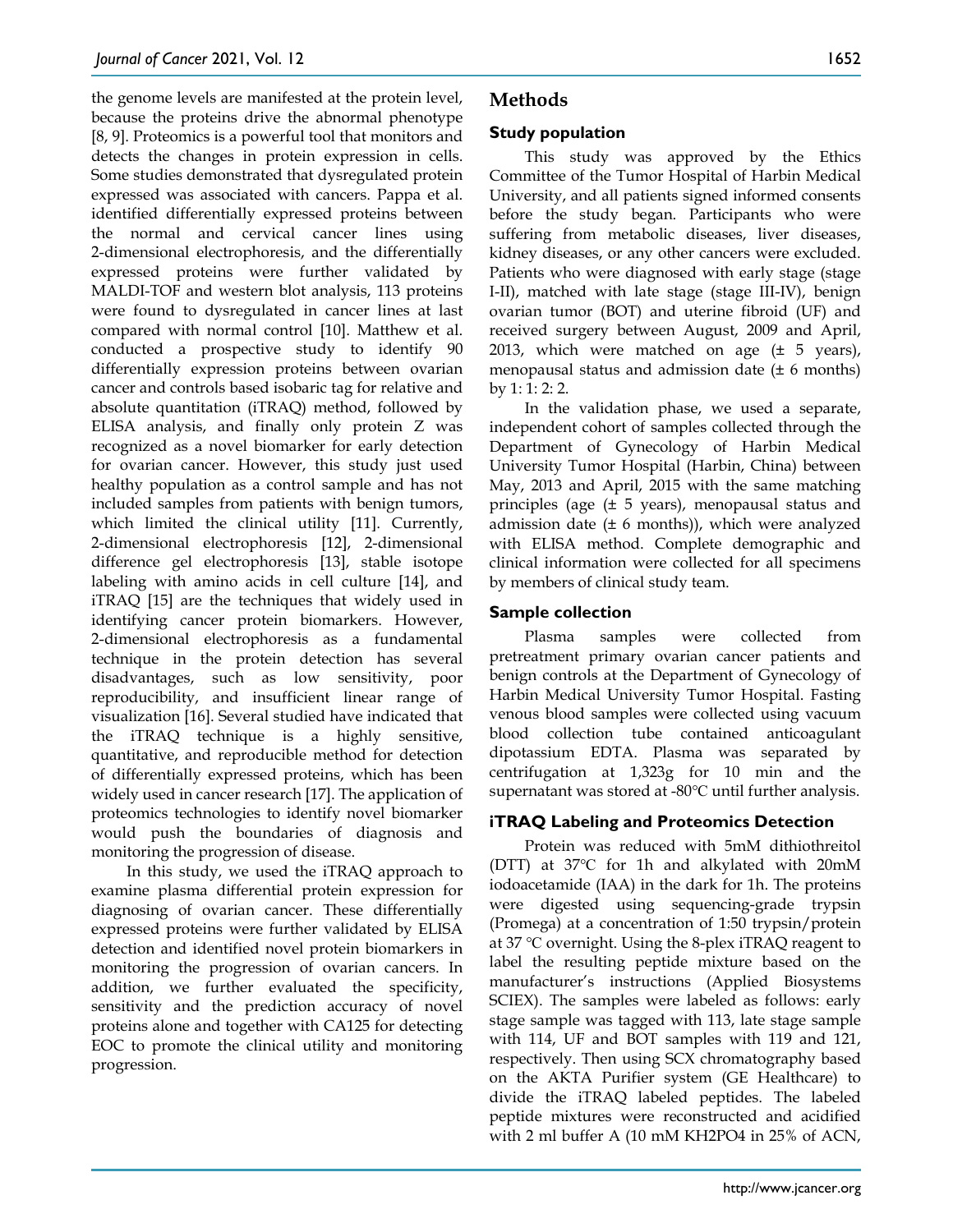pH 2.7) and loaded onto a 4.6 x 100 mm Polysμlfoethyl column (5 µm, 200 Å, PolyLC Inc, Maryland, U.S.A.). Detection was performed on a Q Exactive (Thermo Fisher Scientific, San Jose, CA) mass spectrometer that was coupled to Ulimate3000. Each fraction (10 ml) was injected for nanoLC-MS/MS analysis [18].

## **Sequence Database Searching and Data Analysis**

MS/MS spectra were searched using MASCOT engine (Matrix Science, London, UK; version 2.2) against a non-redundant International Protein Index arabidopsis sequence database v3.85 from the European Bioinformatics Institute (http://www.ebi. ac.uk/). For protein identification, the options were as followed: Peptide mass tolerance=20 ppm, MS/MS tolerance=0.1 Da, Enzyme=Trypsin, Missed cleavage=2, Fixed modification: iTRAQ 8 plex (K), iTRAQ 8 plex (N-term), Variable modification: Oxidation (M), Decoy database pattern=Reverse. The MASCOT search results for each SCX elution were further processed using the Proteomics Tools (version 3.05) http://www.proteomics.ac.cn/) [19].

## **ELISA validation**

Briefly, standards were prepared and samples were diluted as determined by an optimization step performed previously, then 100 µL of these were added to the appropriate wells of the ELISA plate and incubated at 37°C for 2hs. Following aspiration of the samples and standards, 100 µL of biotin conjugated antibody was added and incubated for a further 1 h at 37°C. Wells were washed with the provided Wash Buffer, then HRP-avidin detection reagent was added and incubated at 37°C for 30 minutes (USCN kits) or 1h (Cusabio kits and VWA5B2 My Biosource kit). Detection reagent was then removed and the wells were washed again with Wash Buffer before adding substrate solution and incubation for another 15-30 minutes at 37°C. A stop solution was then added and the optical density of each well was read at 450 nm.

The TSR1 My Biosource kit procedure was different in that 50 µL standard and sample were used and were added to the plate followed by the addition of 100  $\mu$ L of HRP-conjugate followed by a 60 minute incubation at 37°C. After four washes with the wash buffer, 50 µL each of Chromogen solution A and 50 µL of Chromogen solution B were added to the wells and this mixture was incubated at 37°C for 15 minutes. Finally, 50 µL of stop solution was added prior to the plate being read at 450 nm [20].

#### **Statistics analysis**

For each group studied by MS, there were two technical replicates and two sample replicates,

resulting in four ratios for each comparison. Because of the variability observed between replicates, a measure, termed the 'regulation score' [Equation (1)] was used to summarize the magnitude and consistency of differential abundance across multiple derives log2(ratios) [21]. Proteins located in the top 40 most consistently regulated, proteins identified with ≥ 2 peptides and significant (p<0.05) were selected as high confidence proteins. High confidence proteins with fold change ( $\geq$ 2 or <0.5) across groups were used for further validating markers. The differences in the intensities of proteins in different groups were compared using the Kruskal-Wallis rank sum test. SNK (q-test) was utilized to compare the difference between every pair of groups. Area under the receiver operating characteristic (AUC) analysis and correct prediction rate were used to evaluate predictive performance.

$$
\frac{\overline{x}}{(s.d.+1)}
$$
 (1)

## **Results**

## **Patient characteristics**

Plasma specimens from 80 women were collected for iTRAQ analysis. The breakdown of specimen numbers was as follows: 16 stage I-II, 17 stage III-IV, 23 BOT and 24 UF patients. For the validation set, a separate, independent cohort of samples including 9 stage I-II, 11 stage III-IV, 17 BOT and 16 UF were utilized to further ELISA analysis. The patient characteristics in the discovery set and validation set were listed in Table 1. The specific workflow was displayed in Fig. 1.

## **Summary of proteomic analysis of EOC plasma**

iTRAQ analysis was performed on the discovery set of paired stage I-II, stage III-IV, BOT and UF plasma samples. Two technical replicates and two sample replicates were performed to determine the reproducibility of the experimental results. A total of 775 proteins were identified and 698 proteins were identified with excellent reproducibility and significant (p<0.05). 214 proteins with  $\geq$  2 peptides were selected as high confidence proteins. From this total, we shortlisted 40 for further study based on the regulation score mentioned previously. Four high confidence proteins were identified that with fold change  $\geq 2$  or  $\leq 0.5$  to differentiate one group from other three groups and identified as differential expression proteins used for further validating markers. Of this four proteins were selected for validation by ELISA, which were summarized in Table 2.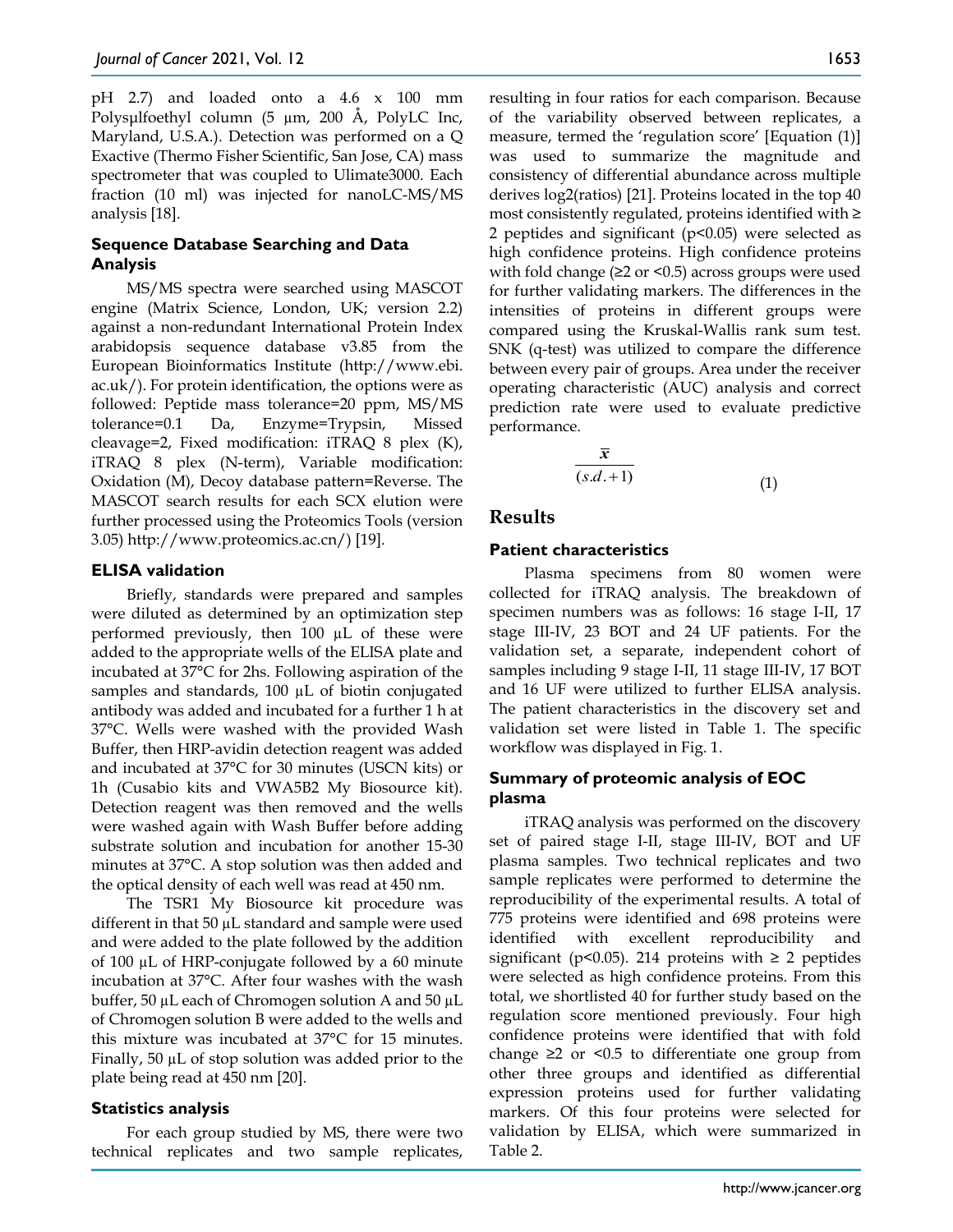#### **Table 1. Patient characteristics in the discovery and validation cohorts**

| Discovery set for iTRAQ quantitative proteomic analysis |                    |                    |                     |                       |  |  |  |
|---------------------------------------------------------|--------------------|--------------------|---------------------|-----------------------|--|--|--|
|                                                         | UF                 | BOT                | Early stage         | Late stage            |  |  |  |
| N                                                       | 24                 | 23                 | 16                  | 17                    |  |  |  |
| Age                                                     | 46.48(32.00-60.11) | 46.20(30.65-66.16) | 47.39(23.62-57.83)  | 47.77(38.83-65.04)    |  |  |  |
| Menopause (pre/post)                                    | 19/5               | 18/5               | 12/4                | 11/6                  |  |  |  |
| CA125                                                   | 17.92(9.57-39.25)  | 26.36(6.79-204.10) | 62.88(9.70-1600.00) | 489.15(41.29-2894.00) |  |  |  |
| Validation set for Elisa analysis                       |                    |                    |                     |                       |  |  |  |
| N                                                       | 16                 |                    | Q                   | 11                    |  |  |  |
| Age                                                     | 46.98(40.13-61.16) | 45.40(39.78-68.11) | 48.16(39.48-58.28)  | 47.39(36.83-63.11)    |  |  |  |
| Menopause (pre/post)                                    | 12/4               | 12/5               | 6/3                 | 7/4                   |  |  |  |
| CA125                                                   | 16.49(10.24-59.37) | 18.57(8.25-304.70) | 44.73(12.70-308.90) | 462.0(50.37-1789.00)  |  |  |  |

#### **Table 2. Differentially expressed proteins identified among four groups.**

| Gene<br>symbol | Protein name                                          | Ratio<br>BOT/UF | Ratio Early<br>stage/UF | Ratio Early stage Ratio Late<br>/BOT | stage/UF | Ratio Late<br>stage/BOT | Ratio Late<br>stage/Early stage | No. of<br>peptides |
|----------------|-------------------------------------------------------|-----------------|-------------------------|--------------------------------------|----------|-------------------------|---------------------------------|--------------------|
| <b>CRP</b>     | C-reactive protein                                    | 1.250           | 3.879                   | 3.035                                | 9.480    | 6.963                   | 2.509                           | ∸                  |
|                | ARHGEF11 Rho guanine nucleotide<br>exchange factor 11 | 0.653           | 0.917                   | 1.654                                | 2.372    | 5.758                   | 3.530                           |                    |
| SAA1           | Serum amyloid A-1 protein                             | 0.983           | 2.543                   | 2.498                                | 3.581    | 3.650                   | 1.439                           |                    |
| SAA2           | Serum amyloid A-2 protein                             | 0.871           | 2.335                   | 3.046                                | 2.350    | 3.015                   | 1.498                           | 4                  |

The ratio was expressed by the average of four repetitions



**Figure 1.** The workflow of this study

#### **Comparison with Tissue proteomics**

To further validate the consistency of results between the plasma protein and the tissue, we compared these plasma proteomics results with those of ovarian cancer tissue from the Clinical Proteomic Tumor Analysis Consortium (CPTAC) database. CPTAC used iTRAQ in conjunction with offline liquid chromatography fractionation via high-pH reverse-phase liquid chromatography (RPLC) and online RPLC with high-resolution tandem MS to

perform proteomics analysis of ovarian cancer tissue and provide protein identification and quantification. In our results, 775 proteins were identified in the current proteomics analysis of plasma, and 426 proteins overlapped between tissue and plasma. Among these common proteins, 387 proteins with late stage and early stage ratios in proteomics analysis of plasma, 319 proteins were secretory protein secreted from cell and had biological function in the extracellular, were divided into four parts. Compared with early stage patients, 69 proteins were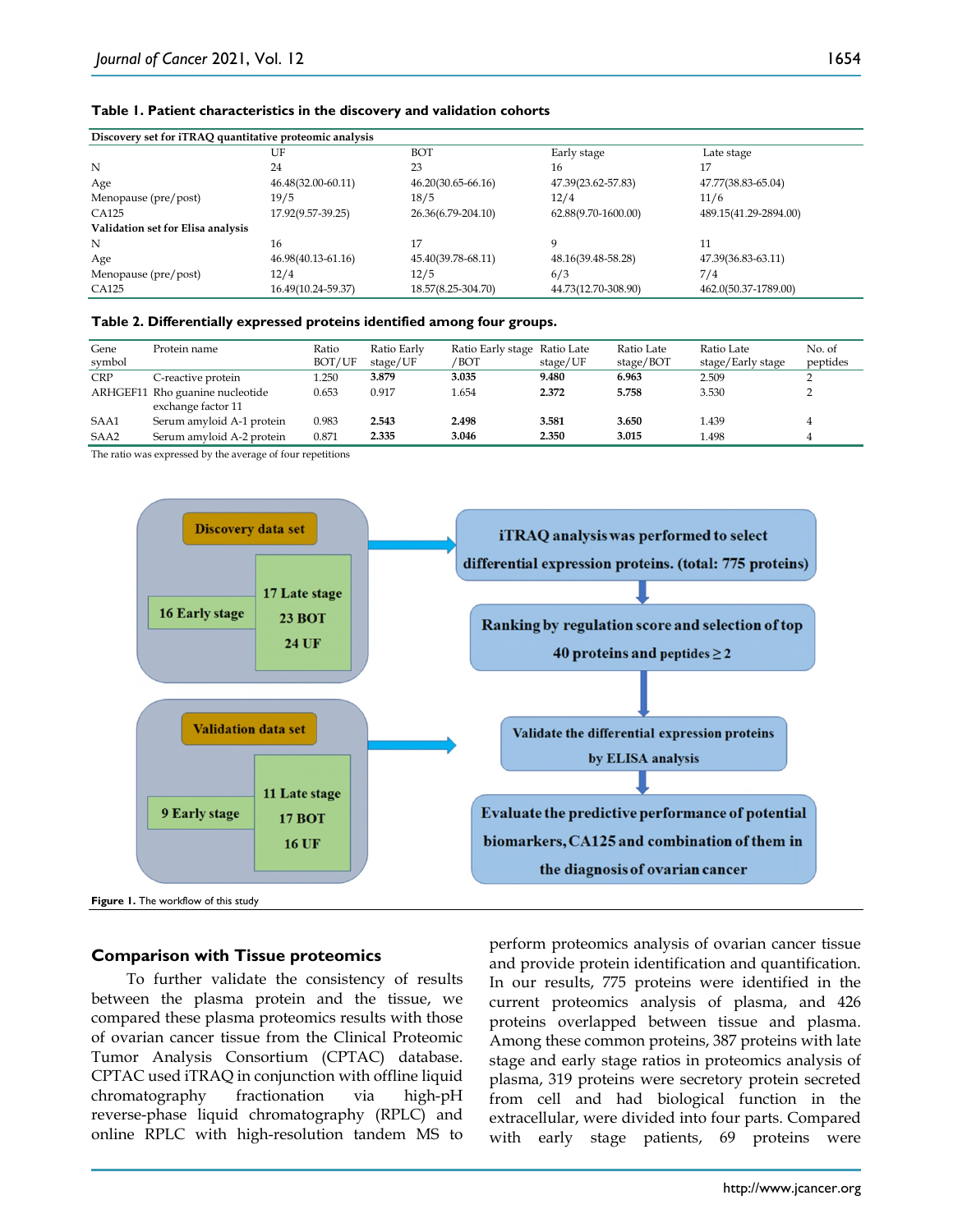up-regulated in both plasma and tissue and 26 proteins were secretory protein (37.68%), 128 proteins were down-regulated in both plasma and tissue and 79 proteins were secretory protein (61.72%), 116 proteins were up-regulated in plasma while down-regulated in tissues and 76 proteins were secretory protein (65.51%), 74 proteins were down-regulated in plasma while up-regulated in tissues and 21 proteins were secretory protein (28.38%). 53.3% of the secretory proteins in the plasma and tissue had the same trend while 51.05% of the secretory proteins in the plasma and tissue had the different trend. The details were provided in the Fig. S1 and Table S1.

## **Biomarkers validated by ELISA**

The identified different proteins were validated as ovarian cancer potential biomarkers for progressive disease by ELISA, which were performed on an independent cohort of patients. Kruskal-Wallis analysis of ELISA data demonstrated that CRP and ARHGEF-11 were significantly differentially expressed across the groups with *p* values of <0.001 and 0.02, respectively. SNK analysis showed significant CRP increases in levels in cancer patients and controls (UF vs early stage, *P*=0.003; UF vs late stage, *P*=0.003; BOT vs early stage, *P*=0.014; BOT vs late stage, *P*=0.018), but there were no differences between early stage and late stage of ovarian cancers. The ARHGEF 11 ELISA concentration analysis showed significantly expressed between UF and early stage of ovarian cancer patients. While SAA1 and SAA2 were found not to be significant in abundance across the groups by Kruskal-Wallis analysis (Fig. 2).



**Figure 2.** Elisa analysis of differentially expressed proteins identified in the discovery set.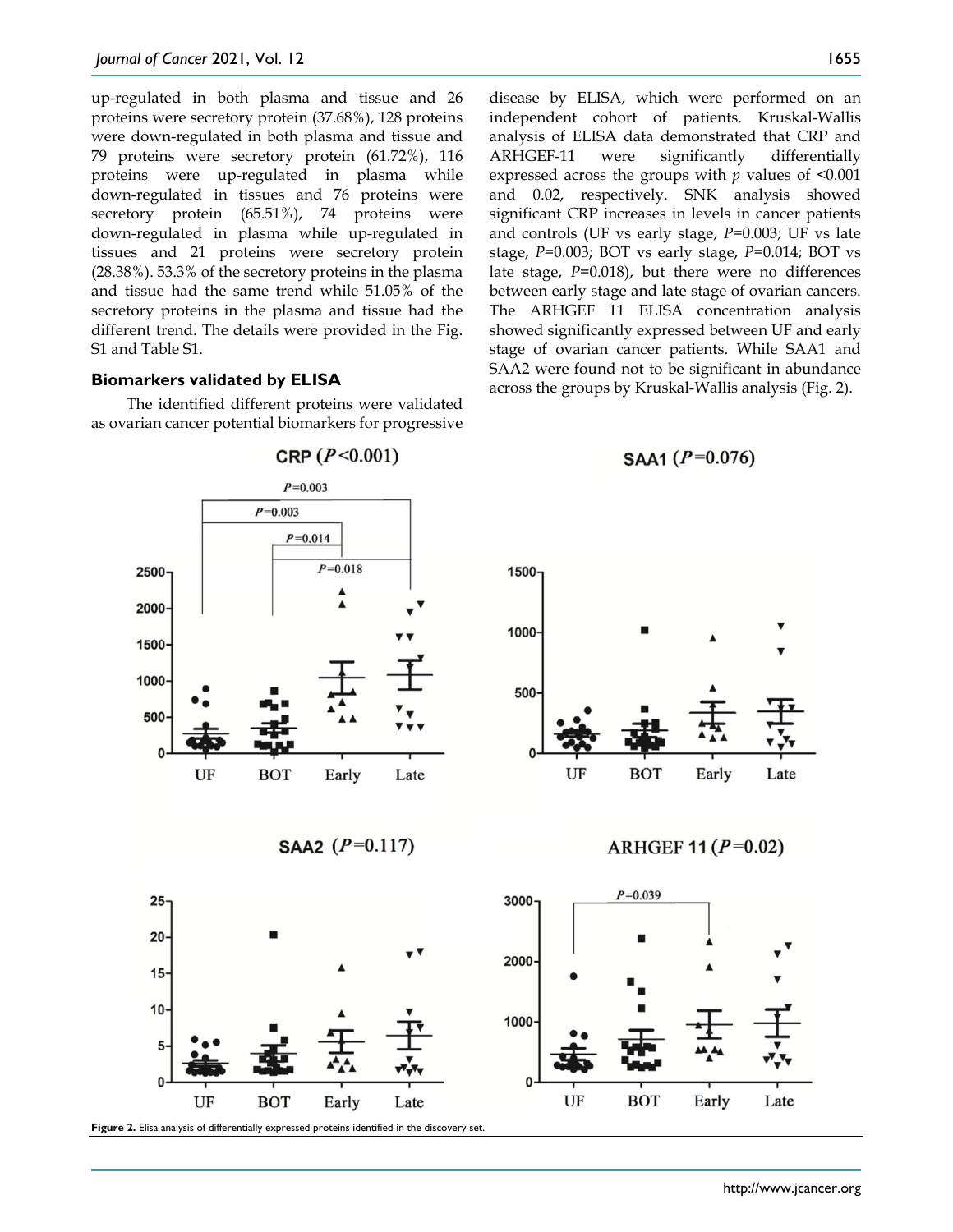|                          | Index                    | AUC 95% | Confidence<br>interval | P<br>values    |      |      | Sensitivity Specificity Cancer correct prediction rate<br>(correct predictive sample/sample size) prediction rate | Non-cancer correct<br>(correct predictive<br>sample/sample<br>size) |
|--------------------------|--------------------------|---------|------------------------|----------------|------|------|-------------------------------------------------------------------------------------------------------------------|---------------------------------------------------------------------|
| Cancers vs. controls CRP |                          | 0.88    | 0.79-0.97              | $< 0.001$ 1    |      | 0.67 | 20/20                                                                                                             | 22/33                                                               |
|                          | <b>ARHGEF 11</b>         | 0.72    | 0.59-0.86              | 0.007          | 0.95 | 0.48 | 19/20                                                                                                             | 15/33                                                               |
|                          | CA125                    | 0.80    | 0.66-0.93              | $< 0.001$ 0.82 |      | 0.77 | 15/20                                                                                                             | 21/33                                                               |
|                          | CRP+CA125                | 0.96    | 0.91-1.00              | $< 0.001$ 0.94 |      | 0.93 | 16/17                                                                                                             | 28/30                                                               |
|                          | ARHGEF 11+CA125          | 0.86    | 0.76-0.97              | $< 0.001$ 0.82 |      | 0.83 | 14/17                                                                                                             | 23/30                                                               |
|                          | CRP+ARHGEF 11+CA125 0.98 |         | $0.94 - 1.00$          | $< 0.001$ 0.94 |      | 0.97 | 16/17                                                                                                             | 29/30                                                               |



## **Evaluation of the predictive performance of proteins**

To provide further insight into the utility of these markers, AUC values, sensitivity, specificity and the correct prediction rate were utilized to assess the predictive accuracy of proteins between cancer patients and controls. This analysis showed that CRP had high prediction accuracy in the discrimination of cancer and non-cancer patients with AUC values of 0.88 (sensitivity=1, specificity=0.67). ARHGEF 11 had an AUC of 0.72 significantly different from cancer patient and non-cancer patients. Alone these markers were not considered significantly discriminate this two groups. Therefore, using CRP in combination

with CA125 (>35 U/mL for EOC positive) and ARHGEF 11 in combination with CA125 improved the predictability of CA125 alone, especially, improved the correct prediction rate. Expected, combination of CRP, ARHGEF 11 and CA125 improved the predictive performance with an AUC value of 0.98 (sensitivity=0.94, specificity=0.97, Cancer correct prediction rate=16/17, Non-cancer correct prediction rate=29/30) (Table 3 & Fig. 3).

## **Discussion**

Increased serum CA125 levels are an important indicator for ovarian cancer. However, CA125 levels are not cancer-specific. Ovarian cancer, benign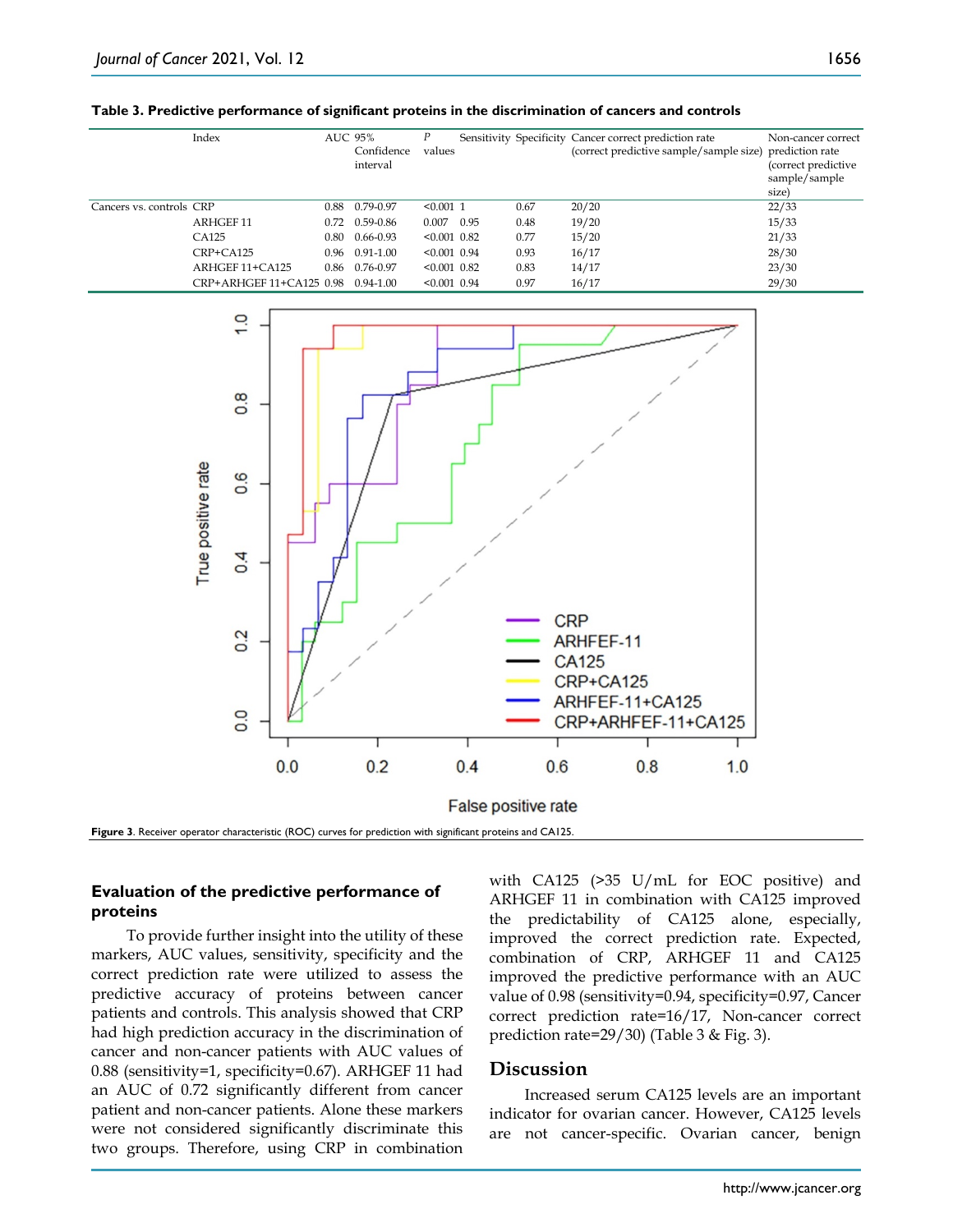gynecological tumors and other cancers can cause elevation of serum CA125 levels. It is well known that proteins reflect the abnormal phenotype of pathological state and proteomics is one of the power tool to monitor and detect the changes in protein expression. In current study, iTRAQ technology was utilized to perform ovarian cancer plasma proteomics analysis, four proteins were identified as differential expressed proteins for the progression of ovarian cancer after controlling clinical confounding factors (age, menopausal state and admission date). In addition, an independent cohort analysis validated that CRP and ARHGEF 11 were proteins related to ovarian cancer disease progression. Combination of CRP, ARHGEF 11 and CA125 improved the predictability of CA125 alone in the distinguishment of cancer from non-cancer patients significantly, especially improved the specificity, which improved the deficiency of CA125 in the disease diagnosis.

Pathological damage of human organs could lead to the changes of the quality and quantity of plasma proteins, the analysis of plasma proteins is of great significance to the diagnosis of disease and the monitoring of the progression of cancers. Secretory proteins are secreted by histiocytic cells exocytosis into the blood vessels and circulate. Current evidence presents different concentration tendency between the tissue and blood. Simon et al. Shows high levels of B7-H4 protein were detected in ovarian cancer tissue, while low level in all serum samples [22]. Welsh et al. reveals significant elevated levels of secretory protein MIC-1 in cancer tissues, as well as highly elevated levels in serum of patients with metastatic prostate, breast, and colorectal carcinomas [23, 24]. Our data suggest that up-regulation of secreted protein CRP in ovarian cancer tissues and plasma with the progression of cancers. A comprehensive and systematic analysis the level of CRP would provide a platform in monitoring of the progression of ovarian cancer.

CRP is a plasma protein of hepatic origin, which is a fairly sensitive marker of acute-phase inflammation [25]. The common conditions associated with elevations of CRP levels are bacterial infection, inflammatory diseases, cancer, tissue necrosis and trauma [26-28]. Previous studies revealed that elevated plasma CRP levels were associated with increased risk of breast cancer, lung cancer, prostate cancer and colorectal cancer [29-31]. Trautner et al. also found that elevated CRP levels are indicators of tumor recurrence and poor prognosis [32]. Agnoli et al. showed that high CRP was significantly associated with increased breast cancer risk among postmenopausal women [33] and Petekkaya et al. showed that breast cancer patients with a higher

serum CRP had shorter survival time compared with normal patients [34]. In current study, we observed a significant positive correlation between plasma CRP levels and the occurrence of tumor, but we failed to demonstrate a statistically significant difference in CRP levels between ovarian cancer patients with early stage and late stage, while CRP levels tended to be higher in patients with advanced cancer patients. The same change tendency was observed in ovarian cancer tissue proteomics analysis. The underlying mechanism of the relationship between CRP and cancers are that tumor growth can cause tissue inflammation, which make cancerous cells secrete interleukin 6 (IL-6) and stimulate CRP production in liver [35-37]. The results indicated that plasma CRP was an indicator for monitoring the progression of ovarian cancer.

Rho guanine nucleotide exchange factor 11 (ARHGEF 11) is also called PDZ-RhoGEF [38], which is highly expressed in the brain [39, 40]. Mizuki et al. found that ARHGEF 11 variants are associated with a higher risk for the onset of schizophrenia in Japanese and further explored the distribution, binding, and functions of ARHGEF 11 in the dendritic spine of the rat cerebral cortex [41]. It is also discovered that ARHGEF 11 associated with the risk for type 2 diabetes mellitu [42, 43]. There were no studies have revealed the relationship between ARHGEF 11 and cancer directly by far, it might be caused by the dysregulated in RhoGTPase signaling at epithelial tight junctions [44].

## **Conclusion**

In summary, we performed a plasma proteomics study for ovarian cancer patients and controls. Our results indicate that plasma CRP levels help monitor the progression of ovarian tumor and combination of novel protein biomarkers have a good distinguishment between cancer and non-cancer patients. This study has some limitations. Due to the small sample size of validation set, we failed to validate a statistically significant difference in CRP levels between ovarian cancer patients with early stage and late stage. CRP is also a clinical indicator of inflammation, but our samples did not detect the CRP index in clinical practice, so we could not validate our results from the point of clinic. In future study, additional studies are required to further validate their performance as biomarkers.

## **Abbreviations**

BOT: benign ovarian tumor; UF: uterine fibroid; EOC: Epithelial ovarian cancer; CA125: serum carbohydrate antigen 125; iTRAQ: isobaric tag for relative and absolute quantitation; SCX: Strong Cation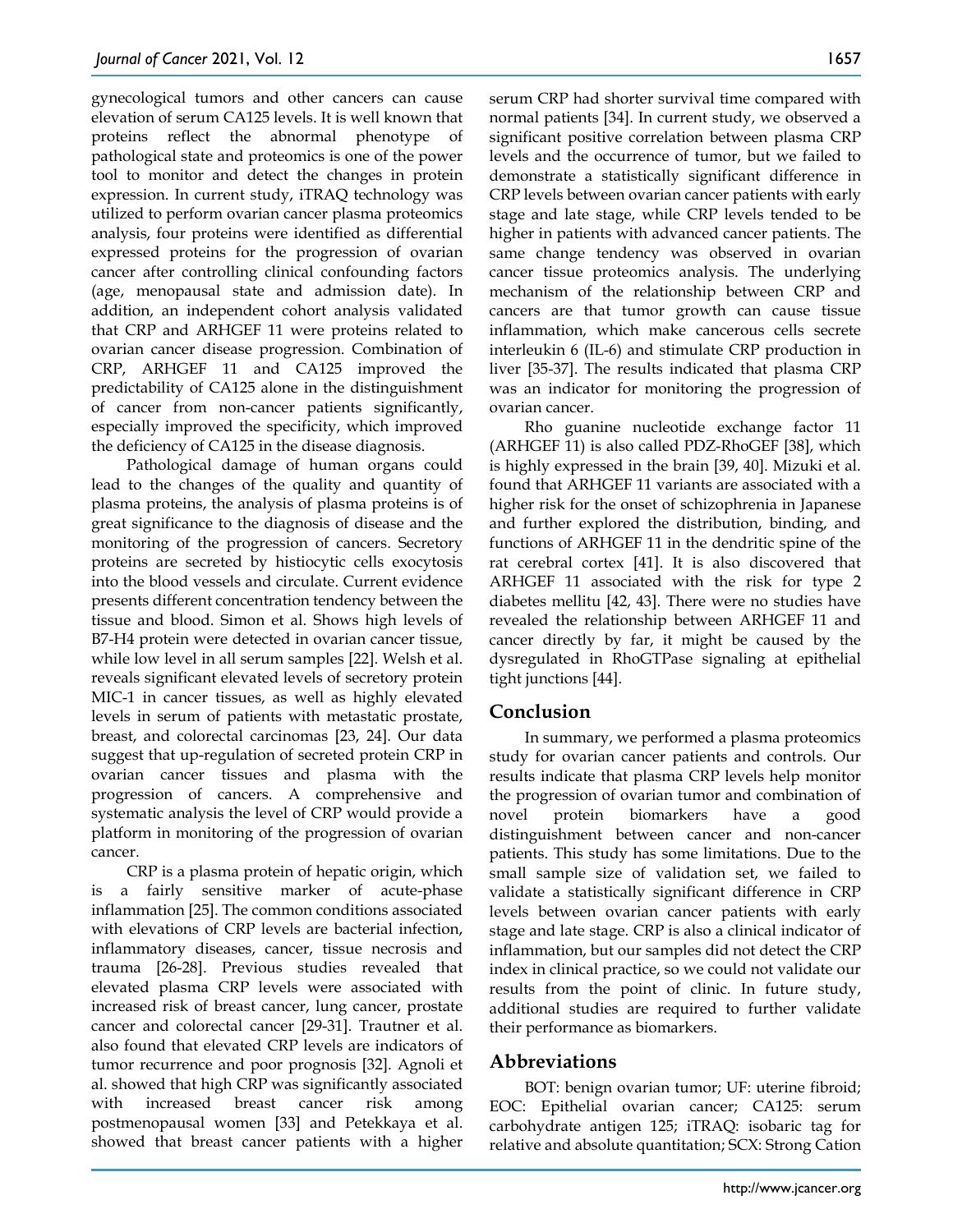Exchange; pAGC: predictive Automatic Gain Control; AUC: Area under the receiver operating characteristic; CPTAC: Clinical Proteomic Tumor Analysis Consortium; RPLC: reverse-phase liquid chromatography; ARHGEF 11: Rho guanine nucleotide exchange factor 11.

## **Supplementary Material**

Supplementary figures and tables. http://www.jcancer.org/v12p1651s1.pdf

## **Acknowledgements**

#### **Funding**

This work was partly funded by National Natural Science Foundation of China (project number 81973149, 81573256), and The China Postdoctoral Science Fundation (No. 2019M661309), and Postdoctoral Science Fundation of Heilongjiang Province (No. LBH-Z19081).

#### **Ethics approval and consent to participate**

All procedures performed in studies involving human participants were in accordance with the ethical standards of the Harbin Medical University Cancer Hospital (Harbin, China) and with the 1964 Helsinki declaration and its later amendments or comparable ethical standards. Each participant in this study signed an informed consent form to participate in this study.

#### **Consent for publication**

Each participant in this study signed an informed consent form for publication.

#### **Authors' contributions**

Wenjie Wang and Hongyu Xie contribute equally to the work. Kang Li, Yan Hou and Wenjie Wang designed the experiments; Wenjie Wang drafted the manuscript; Liuchao Zhang, Hongyu Xie collected the plasma samples; Hongyu Xie and Wenjie Wang analyzed the experimental data. Bairong Xia performed the experiment and contributed to protein identification and biological interpretation.

# **Competing Interests**

The authors have declared that no competing interest exists.

#### **References**

- Siegel RL, Miller KD, Jemal A. Cancer statistics, 2019. CA: A Cancer Journal for Clinicians. 2019; 69: 7-34.
- 2. Penick E, Rojas C, Bateman N, Conrads K, Zhou M, Wang G, et al. Tumors from ovarian cancer patients receiving neoadjuvant chemotherapy have unique protein profiles that associate with volume of residual disease after interval debulking surgery. Gynecologic Oncology. 2019; 154: 59-60.
- Lavie O, Chetrit A, Novikov I, Sadetzki S, Cancer NISoO. Fifteen-year survival of invasive epithelial ovarian cancer in women with BRCA1/2 mutations–the

National Israeli Study of Ovarian Cancer. Gynecologic oncology. 2019; 153: 320-5.

- 4. Mor G, Rutherford T, Alvero A. Comment on "Osteopontin, Macrophage Migration Inhibitory Factor and Anti-Interleukin-8 Autoantibodies Complement CA125 for Detection of Early Stage Ovarian Cancer" Cancers 2019, 11, 596: Markers for Early Detection of Ovarian Cancer. Cancers. 2019; 11: 1307.
- 5. Clark M, Liu Z, Bernardini M. Is there a benefit to the lowest possible CA-125: The relationship between biomarkers and survival in epithelial ovarian cancer. Gynecologic Oncology. 2019; 154: 261.
- 6. Chiyoda T, Dozen A, Saotome K, Nanki Y, Aoki D. Biomarkers of Gynecological Cancers. Biomarkers in Cancer Therapy: Springer. 2019; p. 133-50.
- 7. Ahmed AA, Abdou AM. Diagnostic accuracy of CA125 and HE4 in ovarian carcinoma patients and the effect of confounders on their serum levels. Current problems in cancer. 2019.
- 8. Gámez A, Yuste‐Checa P, Brasil S, Briso‐Montiano Á, Desviat LR, Ugarte M, et al. Protein misfolding diseases: prospects of pharmacological treatment. Clinical genetics. 2018; 93: 450-8.
- 9. Tong J, Evans A, Ho M, Guenther C, Brun M, Judd J, et al. Reducing off target viral delivery in ovarian cancer gene therapy using a protease-activated AAV2 vector platform. Journal of Controlled Release. 2019.
- 10. Pappa KI, Lygirou V, Kontostathi G, Zoidakis J, Makridakis M, Vougas K, et al. Proteomic analysis of normal and cancer cervical cell lines reveals deregulation of cytoskeleton-associated proteins. Cancer Genomics-Proteomics. 2017; 14: 253-66.
- 11. Russell MR, Walker MJ, Williamson AJ, Gentry‐Maharaj A, Ryan A, Kalsi J, et al. Protein Z: a putative novel biomarker for early detection of ovarian cancer. International journal of cancer. 2016; 138: 2984-92.
- 12. Wu W, Tang X, Hu W, Lotan R, Hong WK, Mao L. Identification and validation of metastasis-associated proteins in head and neck cancer cell lines by two-dimensional electrophoresis and mass spectrometry. Clinical & experimental metastasis. 2002; 19: 319-26.
- 13. Alfonso P, Núñez A, Madoz‐Gurpide J, Lombardia L, Sánchez L, Casal JI. Proteomic expression analysis of colorectal cancer by two-dimensional differential gel electrophoresis. Proteomics. 2005; 5: 2602-11.
- 14. Everley PA, Krijgsveld J, Zetter BR, Gygi SP. Quantitative cancer proteomics: stable isotope labeling with amino acids in cell culture (SILAC) as a tool for prostate cancer research. Molecular & Cellular Proteomics. 2004; 3: 729-35.
- 15. Li W, Zhang X, Wang W, Sun R, Liu B, Ma Y, et al. Quantitative proteomics analysis of mitochondrial proteins in lung adenocarcinomas and normal lung tissue using iTRAQ and tandem mass spectrometry. American journal of translational research. 2017; 9: 3918.
- 16. Jiang Z, Shen H, Tang B, Yu Q, Ji X, Wang L. Quantitative proteomic analysis reveals that proteins required for fatty acid metabolism may serve as diagnostic markers for gastric cancer. Clinica Chimica Acta. 2017; 464: 148-54.
- 17. Wu WW, Wang G, Baek SJ, Shen R-F. Comparative study of three proteomic quantitative methods, DIGE, cICAT, and iTRAQ, using 2D gel-or LC− MALDI TOF/TOF. Journal of proteome research. 2006; 5: 651-8.
- 18. Zhao YL, Zhou YH, Chen JQ, Huang QY, Han Q, Liu B, et al. Quantitative proteomic analysis of sub-MIC erythromycin inhibiting biofilm formation of S. suis *in vitro*. Journal of Proteomics. 2015; 116: 1-14.
- 19. Li J, Cui G, Hu G, Wang M, Zhang P, Qin L, et al. Proteome dynamics and physiological responses to short-term salt stress in Leymus chinensis leaves. Plos One. 2017; 12: e0183615.
- 20. Junli L, Bing Z, Shujun S, Ming M, Shaoyan S, Yihu W, et al. Bovine collagen peptides compounds promote the proliferation and differentiation of MC3T3-E1 pre-osteoblasts. Plos One. 2014; 9: e99920.
- 21. Larkin S, Johnston H, Jackson TR, Jamieson D, Roumeliotis T, Mockridge C, et al. Detection of candidate biomarkers of prostate cancer progression in serum: a depletion-free 3D LC/MS quantitative proteomics pilot study. British journal of cancer. 2016; 115: 1078.
- 22. Simon I, Zhuo S, Corral L, Diamandis EP, Sarno MJ, Wolfert RL, et al. B7-h4 is a novel membrane-bound protein and a candidate serum and tissue biomarker for ovarian cancer. Cancer research. 2006; 66: 1570-5.
- 23. Welsh JB, Sapinoso LM, Kern SG, Brown DA, Liu T, Bauskin AR, et al. Large-scale delineation of secreted protein biomarkers overexpressed in cancer tissue and serum. Proceedings of the National Academy of Sciences. 2003; 100: 3410-5.
- 24. Welsh JB, Sapinoso LM, Kern SG, Brown DA, Liu T, Bauskin AR, et al. Large-scale delineation of secreted protein biomarkers overexpressed in cancer tissue and serum. Proc Natl Acad Sci U S A. 2003; 100: 3410-5.
- 25. Papanicolaou DA, Wilder RL, Manolagas SC, Chrousos GP. The pathophysiologic roles of interleukin-6 in human disease. Annals of internal medicine. 1998; 128: 127-37.
- 26. Pieri G, Agarwal B, Burroughs AK. C-reactive protein and bacterial infection in cirrhosis. Annals of Gastroenterology Quarterly Publication of the Hellenic Society of Gastroenterology. 2014; 27: 113-20.
- 27. Lee S, Choe J-W, Kim H-K, Sung J. High-sensitivity C-reactive protein and cancer. Journal of epidemiology. 2011; 21(3): 161-168.
- 28. Chaikate S, Harnroongroj T, Chantaranipapong Y, Puduang S, Mahaisiriyodom A, Viroonudomphol D, et al. C-reactive protein, interleukin-6, and tumor necrosis factor-alpha levels in overweight and healthy adults. Southeast Asian journal of tropical medicine and public health. 2006; 37: 374.